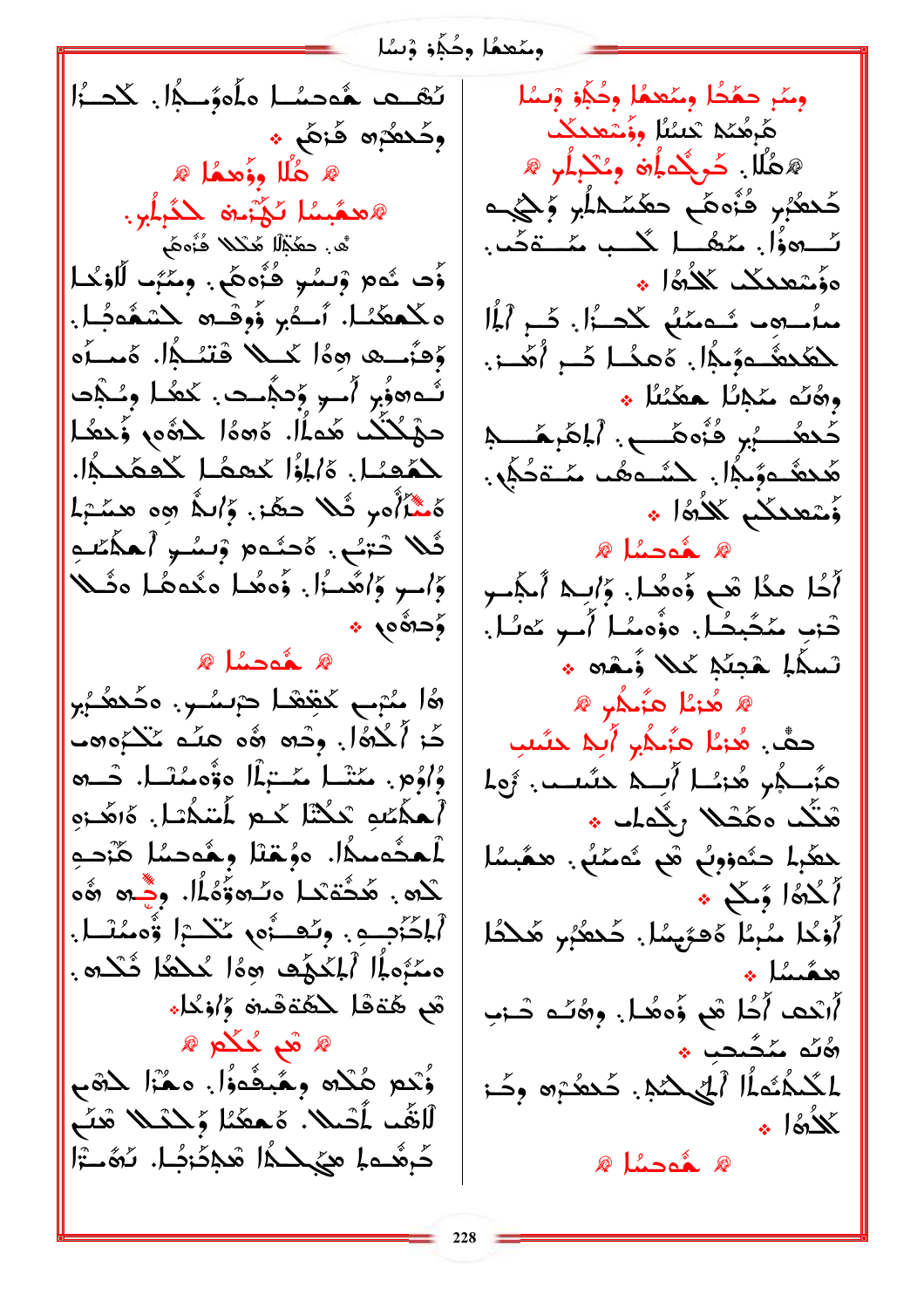ومّحكمًا وحُكِّف وْيْبَا

ەھككىم قىس ھُرجسُل ھُتُىم وْاجْدِهِ فَبِيءُ وَهُمِمًا. وْاهِدَّسُهِ كْبِعُدٍ دُهُا وِفَووْهُلُا. كُم أُحـُرُهُم تَجَحُمَعُــُـم، صَــجْ هَـكَــُـمبَالِ. مقْبِ مَعْمَعُو تَعَدُّو كُلُو. وِكُلُو هُءَدَسًا هُٰزِيُّا ۞ بِئْسًا هُزِبِ لِلْأَحَبِّتِ ۞ معشون وهو كالأكروش وستستعرض المناسب ملاًمس المستحدين المستحقوق المتحصر  $\star$   $\stackrel{*}{\bullet}$   $\cdot$   $\circ$   $\stackrel{*}{\bullet}$   $\star$ دُهُوَ أَهْتَكُمْ. أَحْقَقُهُ وَكُنْتُمْ أَمْنَاهُمْ وَكُنْتُمْ أُمرٍ وَهِنَمْهِمْ أَشَلْ كَلَّا حَتَنًا قُ هنّشع هُزئا كَملاً وُسْكُدْهِب دَّنسُهُا أُسِ حَعَّدُا عَمَّدَوت \* ەُ/ىر ئەھدا ومەھلا ھۇ غدا @ Lisci @ قَعِ يُكُمْ مُدَمُّوا لِكُكُمْ يُحْقَى أَهُى. كَـٰلاهُدْلِ مَتْـٰل مَكْلَةُنْـٰل هَٰـٰٓدِيْتٖ وَهُۥُلْـٰ أُنُبِـــب إِنْتَــبِ هَٰـلاَهُـــا هِـمُبِـبُـــا. لانقمُباً وكتَّ أوُكْرٍ وُهجْحـهِ كَـــــلا هُـدــــزُر.. ههُــــا وُالْمَا أَبِــــد حِمُّوصُلِ وِلْمُلَا ﴾ إِجْلِ. حَفُحَمَّتِ كَعُرِ لَجْحَمَعُهِ \* هؤءهم هالكوه هُوزالكلفور هُلًا. وكِنُتِزا. وهَجَدُهَ حَذْبُهِ هُكْتُا هُسْعُبُاً. حَمُّەجشَه وُنَّـب هَم وَّەھُـا ەھَسْـا هُتـدَّا ەْھمَّىــ لْحَمَّتْ!. ەھُىعَّى خَەئلُى كَتُنْبَا أَشَمَ مَدْتُمْ مِنْ مَنْ مَنْ مَنْ مِنْ مِنْ مِنْ كُم هنّشم هُتمًا \* 2 Lisai 2

المَوِّدِ: هُزْمًا ۖ حَكَبُّتِنِـ ۖ . هُبُسُـا حَصَّـ لِمِثَى. وكُحِمُوبِ مِّع هُدِشُوَجُا.

إِسْرُبُلْ. حِمُلًا. هُومُبُلْ. ٹی, اُلمی وِکُمعَکْل ہِنَّہ کُلم لْمَعْوَا وَّحُسَا هُسَا وِقُصْبِي بَعْدَتْ مِ دُەىُل. ەھُكُمپ كُنە كْھُكْتُدَوِّىدًا كُتْرًا جَلْدًا وُحَكْبٍ. هُـأَمْ كَعَـزًا لَحْمَلَا مْعِ يُهْدَلْهِ مِعْدًا لِمُؤْمِنَ مِمْكَارٍ. ەئسىدًا قىم ۆەھلى ەكىئىل كىرە هَكْلُلُمْ هَۥٓجِئْتُم حُدءُ!. هُمحَٰڔۿا هُدهُـوَهُـدًا. مُوصُدا للنُلْعُـا هُ لَّامِلُا وِكْتْدِ دُفْ ﴾ 2 Lisai 2

وَهِبَنَي حُــة تُلِفَي فَــْـةُ وِ.

كْرِهُــو! هُكُتْــا. ٱتْــفْ كُــةْ كُــزْ

ألحك أن حي مستحد الأصلات المستحد

لك من المكتمة المصر، من المستقامات المكتب

كُنْ هُبْ هُوَمُبْلَ. وتُعَكُّلُ حَيْوُهِ،

ؤْەمە ئەمئىغىسا. ەلمەت ەلكىكىنىغ

هُدءاً. درُّه الْ هُمَدَّكُمْ \*

هسُل هُهْكُمْ هُو كُمْ هُنُلْ حِزًّا وْلِحُدْ هُلَّى هُ هَيْئَةً لَهُ هَيْئَةً حَقَّتُهَا لَّامِكْنَرَه أَباهِكَمِيهِ. أَاتَكَفَ أَجَا وِرَهُنَـهِ تْــزبِ مَكْتَـحَــبِ. هُتَشَــجْ ؤُهمُــا ەكَــەكبا كَــىلا وْــڤــە. وْـكــِهِ هَـُلَاتْـِـل هُبُنْقُل حَهَّتْفُتْ شُوْهُوا. كُلّْ هُكْتِ هُرُوسِ هُرُوسِ هُ مُ اللَّهُ اللَّهُ مَنْ اللَّهُ اللَّهُ مِنْ اللَّهِ مِنْ اللَّهِ مِنْ اللَّهِ مِ وْالْمِكْكْكْتْدَا \* & قُم مُكُم هَ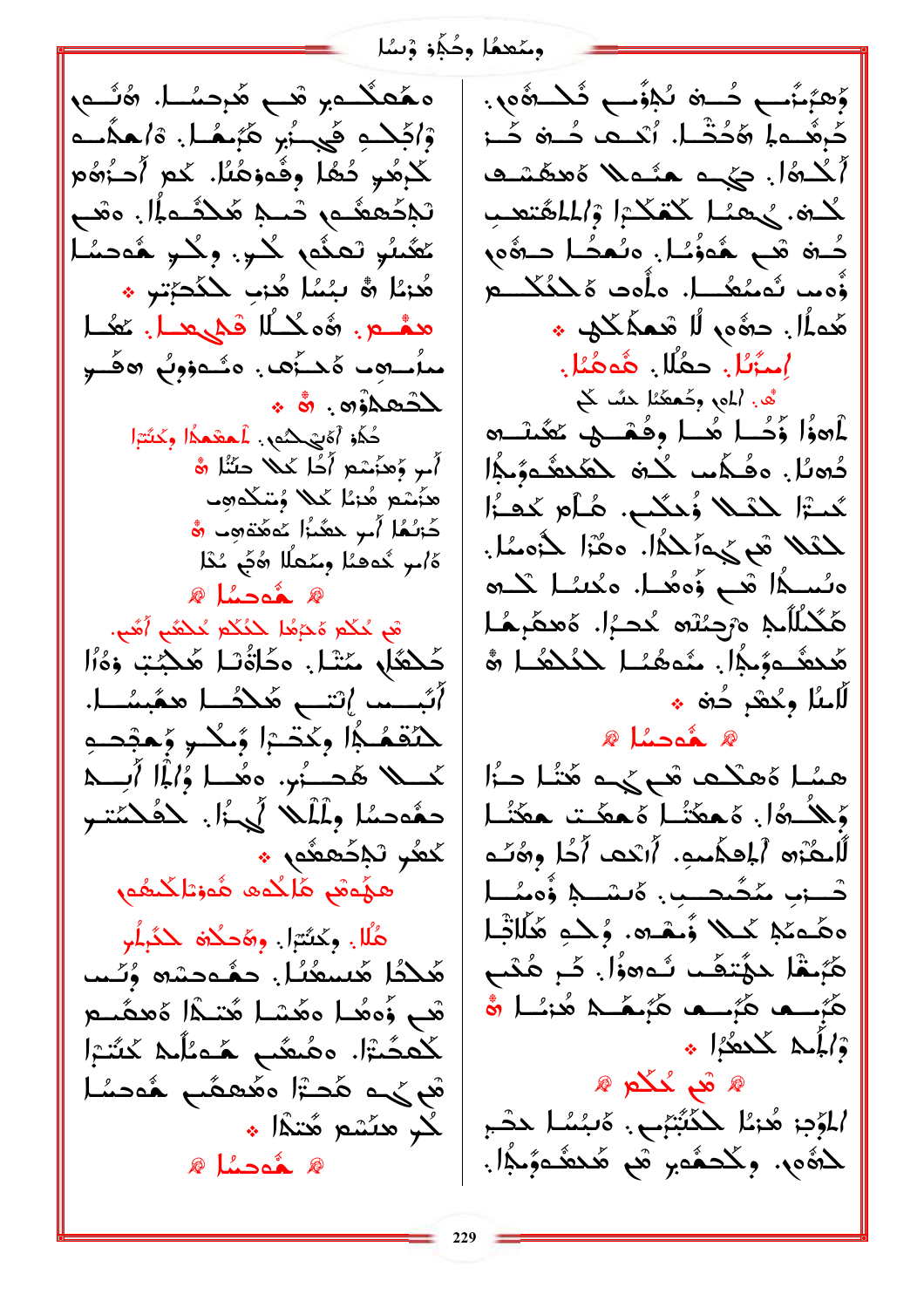ومّحكمًا وحُكِّف وْيْبَا

هُٰزَا ثُلا هُءَدِسًا كُمْ \* إِزَّٰٓا ضَعْمًا مِثَالٍ حَمْلٍ شَمِمَّةٍ حَزْرَه وَادًاسُل: حــزًا وِكْعْبِ هِأَصَّلِ وِهُكَــل: ەۋەمئىسىل وھُەوھىسىل ۇھۇشىسىھ. لْمُكْتُمَةً أَلْعَمْحَسَدًا. مُنْزَلَ فَكُلُّ مِنْ 2 Lisaie 2 تَجْلَكُتُ أَيْتُتَ هُبِ هُنَـٰهَا). وَتَرَهُـٰـ; هُوصُل حَمْـْٓ;ا فَـْهِـْ. وكُــم هَٰلَاتِهِ تَعطَّ كَلَّهِ. هُءَدسُّا كُبِيِّسَا شَي كَىنُا. وِّحِبْ هِعْبُرٍ مُنصَّلًا هُنَّا ثَــلا

ـمُّەحسُل كُــْ ه هُوهُا هُرهُنا وكُلُّا ه & حقّ كلامنُوهُا وهُمعُنُواْ! ثَلاةُه، هِنَّتْنَا هِنُوَوُّهُ إِلَّا هُنْ هُوَا أَفْ ئعِقِلَ. وُتَسِمْ هُـ;ةُ مِ هَعْسًا كَلَمَ . كَحسُكَ وَمَنْ حَيْنَ مُسْمَوْوِبُ . وَقُرْرَهِ لمشمسًا هُه وُلمُستُه وُلمُسْبٍ هُوَ لَكَحِ فِيُوهِمُا هَزَّنَاً. هَدَهُوهُمْ أَ هُدُهِهَٰا فُهُ أَسُلُّ وِلَّا مُنْآَتٍ \* R Lisca R

فَيْحِيدٍ هِهُمْ هُكُلُهُ وِشَمَعُهُ. ضَرِ أَهَٰذ لك بِهِ كَعِمَّسُلَ. ووُسْكَة إِنْبَا هُنْ أَلْمَنَّوْتَ رَاوَيْتٍ إِلَّا إِنْبَا هَلَّا هَعْجَنَّت إِنَّا. أَمَّدُوحٍ حَدَّثَكُما حَاتِبُو. هِ أَبِي هُنْد إِيزًا. هُنِي يُمْمِ إِيزًا جُبٍ. هَٰا هَٰتُـٰا هُىعًىـ هُـعثـــم. هُـــع أُــرُـــو كَمِلًا وُّمِعَهُ هُجَمَّدٌ ، وَأَمَّا خُضْرِ إِمَّا ﴾ ا ۞ مَكِنُونُهُمْلَ. حَقَّ. مَحْصَنُنْا مُحْصَنُا ا

هُوصُا لِهُو هُـُلاً. وْاهُــز هُــزٌو دُهدُ أَمْهِ وَالْمَلَامُ فَي مَنْ الْمَمْلِكَ مِنْ الْمَلْمَاءِ مِنْ وْهِبْ مُئْتَارِ. لَا أُوْقْتُ10 كَعْتُمْلًا وتَعِيثُكُمْ مَاذُكِكُمْ وَيُحْقَمْ هُدَاً. وقُه بُسْلِ لِمُكُلِّعِ ﴾ @ ڪُڏُماُ! وهُـزما مُـُـدهُـدا @ هُزئا وُمْعَدكُم مَكَبُوُمٍ.<br>دَٰا وِكَـٰحَمَٰٓۃِ ہِ عَـٰزَمُۃ لِـكَبِلَۃ ثَم لَىٰـحَمَاْ<br>۞ت حُـٰٓۃ ـَمَٰـنُا مَنَّہُۥ تَـٰٓحۡبۃ کَـٰحَمَٰٓبُہِ مُّنِـ ىقىم ئىمنىڭ كارۇا يَّ أَوْحُـا. وَبَوْجَــهِ وَهُوَ لَّكَــزِهِ هَتَمَتَـٰا أَسـو وْالمَكَـٰ: حكَــلا هِهُا هِفَمْسُــة لِمَنْصَــا وِؤُمِنْــا لِكُمْلا مْسِ هُتُلْ. هُ/قَـم تَسْـدُا وهَبْعُدُماْ أَحْكُمِبِ كَبِمْاْ ﴾ لْكُسِي لْمَحْسَنَاهُ أَهْ هَزَيْنُسَار وفُكْـــوهُ مِ يُقْـــال مِمْتْــــم مَّة حْسا وْالْمُسْكُمْ وِلْمَعْكُسِ أُسْسِرِ مَنْدُكَ فَكَلَّا وْالْمِمْكُوْهِ هُـــوْت كُْتِعْتُ بِهِ هَيْ يَا مُشَاءِبَاً. تَآهَى: هُّەدىسُــا كُـــو هُـــزى ەلَّاشْـــەو ەڭ مەرھا هُمِنًا وِهُمْ كَمْعَنْنَا كُمْ أَوْكُنَا هَبْ لِلذَّبِلِّهِ وَتَهَا: تَكْبُرْمَة كَعْطُبُهِ هُامَ ه هنَّائل و كُلْمًا هِ حفْ. كَلاهُمُا وُسِعَدِ هَيدًا حكْكْلا تْجْلَعْبْ مْي هْبْدُلْ. ەْبِرَهْبْ هُوصِبُ وَأُووُسِجُلَ. كَنْ وَجَعِجْنَا ائْسُوْم كْلُمْ. وْأَلَمْ! وِنْعَفْسِ ثْنِي كَحْبَرُهِ. حَنْثُمْ وَهِ وِهَٰبِهُمْ خَعْفُتْرُهِ.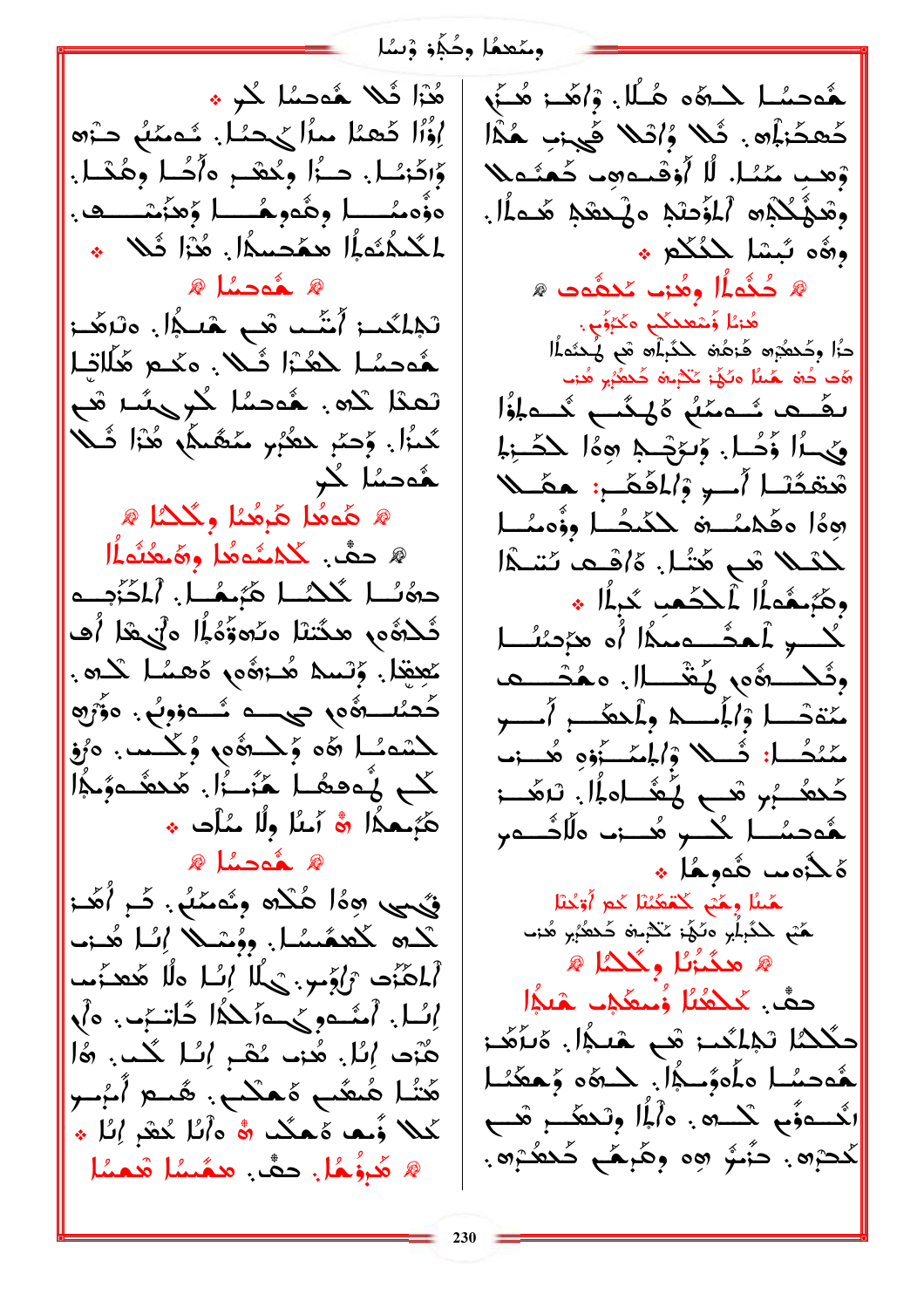ومّحكمًا وحُكِّف وْيْبَا

دَيْكُمَا رُوْ كَعَكْمُدْهُوَمْ إِنْ حَسْرُو هَٰٓۮةَ حَــــَۃُۢا ۖ. لَم يُدهَــد مع حمَد وه أَنتُسب. وهُب هُزْسًا هِدُنْ وهُ، هِ هُب هُحمًا مَتَوْحًا. وِحُهْ هُو هُزَا وُحِقَا لِمَكْبِكِيلِ. وكَلِلْمِنَا أَلِمِينَا وَشَيْئًا \* مُعَمِّمُ أَلا 60\$ وِلَا نَحْعَى. 2أَحْفَلُه شُــْدِوْبُ وِلَا نَـهِكَــبِ. كَــْدَه مَمْـــُلا وَّلِيكُمْ تْتَنْݣَالْ. وْأَيْاهُكُو وْتْتْتّْقَرْ أُسْرَ هِنَّعُلَ. هُٯِعُرِ حُنَّمِيْكٍ. مِعْعِدَهِ وتَكْتَبَرُهُ هِوَا. وَكَشُّدَوْوِبُ نُسْهَوْا. هِمَ وِهِ أَوْلَى مِنْكُمْ وِهِ مِنْهَا . لَسْمَا هُنَّى ەْھكْر أُسو وُرِجُل. مڭقشقىل حكتُل  $\cdot \cdot$   $\cdot \cdot \cdot$ ه أَا هُ لَمَّا هَنْ ـ هِ حَكْتَعُـ ـ هُ ا. كْسْݣْـــەكْلَا وْكْــــــهْ! نْݣْمْـــــــتْزا. وَحَذَرْهُ وَمَكْلًا مُنْدًا هِوَٰٓا. وَرُجِم ەڭمە مەزىخى بار بار ئىگىزى ئىرە ئى لَهُوَا فَالْمَحْمِ لِمَعْشَلِ كَلِهِ وَالْمَعْلَمِ الْأَلْمَ وأَمضَـه في هَ هَدَه و هَنْـه و هَفَـه لَـهُـمَــل كَكَنْدُه حَجَمْكُمْ وَجَعَلْهِ وَجَعَلَتُ Aior du du de @ حُذُماُ! وهُنِ أَقْنِيمِ @ هُنَّه ٱلمُوَّسعدكَ جَزَّا وِجُدهُمْ» سَّاوَ كَلَّ.<br>همَسًا وِجُدهُمْ» فَاتِّها سَفَا كَلِّ هَ لَكَتَبْتِي وُلا مَكْلًا هُمْ تَحْلُمْ أَكَلَ وَمِنْكُولًا لمَكْلِّمُ الْعُصْلِي. هُحثُم<sup>ْ</sup> صَل وِهُدهُوَوَىٰهُا كَتْلا رُحِدُه ۚ كَرْثَىٰهُا ۚ \* حْكَمَه لْلؤم مْع كَحِزًا. هُ لِمَكْكَ ِكْلَاهِ ۖ حَسِيَّىٰهُا ۚ . هُحِعْنُا ۖ وِهُحِعْدَوَّىٰهُا . هلًا لِلْمُوهُلُه هُرِهُنَا ﴾

هةُ: حَزْمِرٍ وَجَعَدٍ هُمْ شَمَعُهُ. وَهُرْهَا كُمْ مَحْمَدُوَّجُ أَ هُم كَعِنْقُا فَزْهُ لَكَعُا. دَرُّه هَعُـا هُرِهُما فَي أَوفِلًا. دَرُّهِ هِعُما وَمِ وُهمُسْهَمَا). للنَعِيقِا فِيَم وَوَا شَع مَعْلَمِ دَمْعِ التَّعِيمِ مَعْ مِنْ مِنْ مِنْ مِنْ مِنْ مِنْ لمَنَعُما هُـْتُ هُـ مُحِيِّدًا. وَهُمُـل وَلِمَـٰا نَكْـ مَـٰ دَهَـٰا. فَـٰٓزَهَا أُنَّـهِ لمكعقد هشمه وُهْبٍ وِهُهِ دُتَّهْـا حَرْحَـٰٓا لِمَحْتَهْـا وِوَٰٓدَٰٓىٰٓا ێٮۂ ٹﷺ. وہ ُوۡ اللہ وَوُو وُّحْنًا وَُسِعْنًا. ۞ مُصَّى لِمِنَّةٍ وَحَسَّا وكمسلاء لحقُم لمُعَصَّفَهِ لمُعْتَقَا. أهــْزَا وَهُـْعْدا وُهِـمُـْسُـا. وَكَـفَـٰىٰـزَا كَوِهُما هُمَاهُمْهِ. وَهُوَ وُحِمُمَا هَوَا | لأَثُم، وْكِمُا \* كْتَسُ ݣُولِي أَهُدِ هُوهَا. وُحِثْعِفًا هَجِم كُبِ هَٰتُا. هُ حَجَباً هَٰتُا مَثْلُ. هُ هَشُلًا وِهُنْمًا بِمَعْتِزًا. هُ هُمَا هُدء كَعفَاوِّتثُـهِ. أُسو كَعفَـاوِ ي أَسْمَهِ مِنْ أَسْمَاءِ الْمَسْمَدُ | داُه هُڏسُدُم \* إِسْتَهْلَا حَقٌّ. هُوم فَوَجْكُوهِ هةً. دَّنِسٍ هَعُـُبِنٍ وِتَعَهُّـهُمْ شُـهِقُمْ. ەھسُكْىر وقديُّلا ۋەئْبَ بْهِنْهِمْ كَلَاهْكُمْ لِمُحْكَمِ الْمِمْكِنِ الْمُعَامَةِ مِنْهَا مِنْهِمْ مِنْهَا مِنْهَا مِنْهَا هكْمْ نُـهزُا خَرْهَــدْ زُهِ مَـْ هُومِـمُـلْ. وهُا هِدَّبُكَ أَمْقَدُ أَحَيْ هُ هَتُمَا.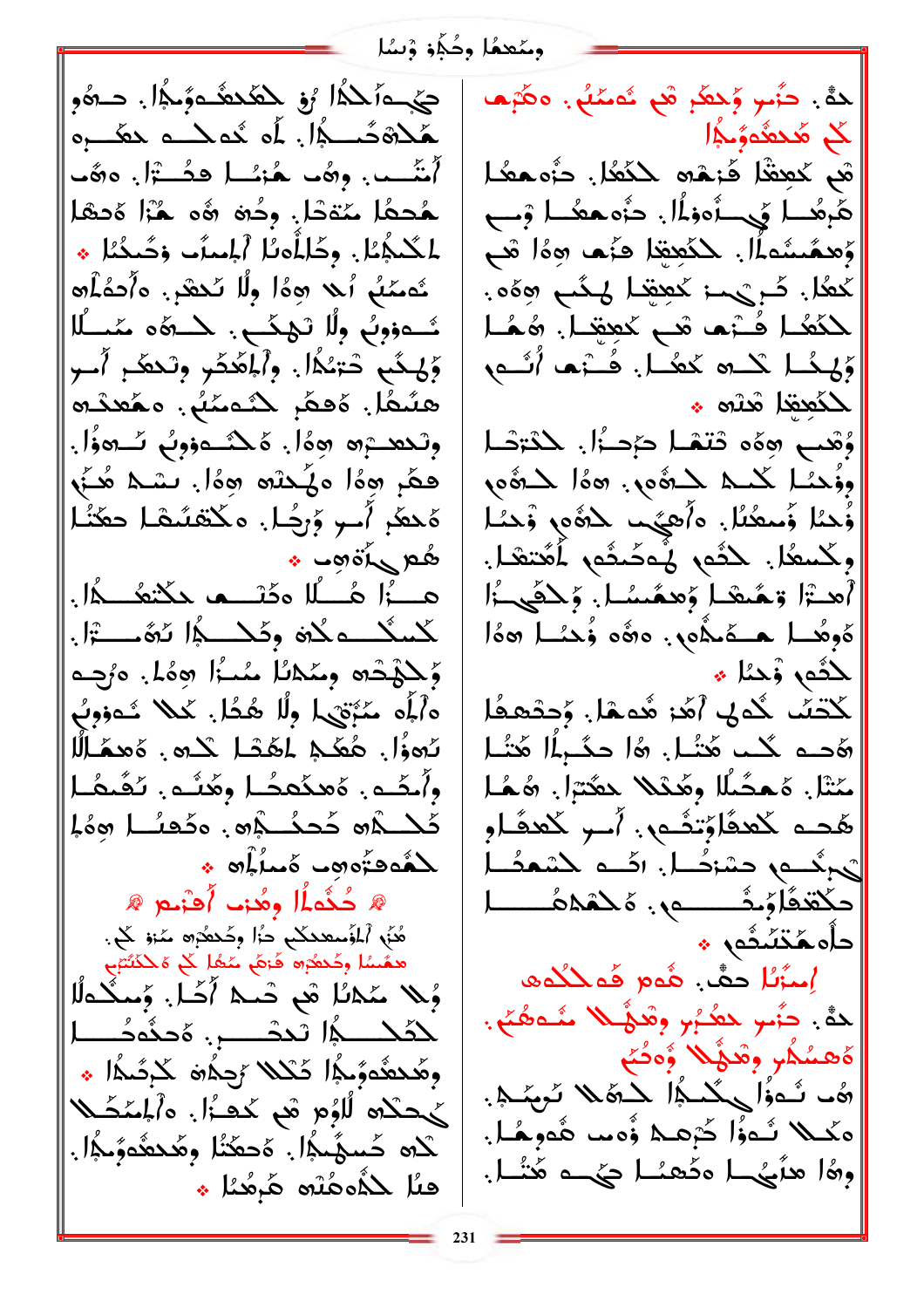ومَعْهَا وَحُكِّفَ وْبِسُا

أَهِـتْزَا وْْوَمِئْنَـا. تْتَب كْـرِـدًا حِجَّــدًا. وَوَّحمَـٰہٗ ؤُہٖٮ ہُہولھُـٰل ٖ کَــٰلاً ہَٰنُـٰل حَبُّـطْ. أَاوِّهُوَه هُم حُـمُا \* حِبَثُونَا وِلْا مُحْمَدُ ، وَيُوصُلُ وَلَا هُنَّهَى مِنْ هفَكِلُومٍ هُمٍ هَٰتُـاً. حَنَّـُا وُّومُنْنَا. دهُم مُعْطُلُ هُدِهُه \* *® حُذُه أَ\ وهُ*نِ *عُدهُوت ®* دَٰا وِكَحِمْرَه هَٰزِهُ ۚ حَذَرِٱهِ مَى هُحَدَّمَاً!. هَ د دُهَ هُمُلَ مَنْهُ: شَكْرُ مَهِ كَعْفُيْرِ هُنَ مَّـدٌ وَوَٰا كُـرَهَ كَثَّةَ هُـا لِمُّتَـرَّةِ ا وِلَا مُنْآمِ هِ٥٥ كُنْ وَحَدَّةٌ نَعْلًا وِحَـٰ; أَكْسِرَهُمْ أَلْمُكْسِكُوهِ وَوَدِّهِ. حَدُّسِيْهُ بِالْمُعَمَّةِ صِنْعَ الْأَمُعَمِّقَةِ مِهْدَمِكَمْ. كَرِ هَدْا لِكُنْ لِكَذِا مُبْوَوْا هَكِدُما ۆەھل<sup>ى</sup> مىدًا غَمِنْكُمْ لِللَّهُ وَأُولُو مِنْ مَلَّاهِ مِنْ الْمُسَمَّى هقكموس وكبلا وداكم ووه هُبُمُــا أَبَاٰ كُلفُــُ؛. هفَــد وهُ١ أَ~ْ وِلَا نَحْقَدِ وَهُا لَا نَكْبِ وُا أَبِ . وثيح السْمْعَة الْمُدَّمَّ مِنْكُمَّةً مِنَّةً كْلْشُەۋەرەب هَمِنْا وِهَبْمِ لَكَمْعَمْنْنَا وَلَاوْحُنُنَا. هَبْ لِلدَّبِلُو هَكُمْ; كَلَّامِهِ كَعْفُيُو هُنِ كدفك حقًّ. لَكَفَّ وُلَّكُمْلًا هُمْ رَهُولًا كْبِر هِمُسُلّا ٱلْحُدَّا. شَكْكًا وِتْب أُحًا. وُحمّنُها أَحْلَا ٱلمَحْمَلِ هَحنُهووبُ حَفَّرِا أَسِرٍ هِنَمَا. شَوْعَ ١َسْمَعَ مَنْحُا ثُكُمْ هِمُحِسَّسٌ ﴾ 2 Lisan 2

هُنَّهِ ٱلمُؤْسِعِدِكَمِ دَٰرًا وِحُدِهُ مِهِ مَنْ لَمِّي الْمَرْضَ همُسُا وحُمْعُوه فَرَمُ سَمَّا ﴾ هَ كَمَتَهَم **\*** هَوهُا دُاوْمٍ وكُكُنا \* **& حَقٌّ. هُقَوْا أُفُتِقُونُوب &** هُا مُبْہِ كَعِقِدًا دَبِسُـوٍ. هؤُوٱا كَـبِلًا كُمْ كَلّْبِيهْ. وِؤُهْدُنَا هُجِكُمْ هُنْبِ فُزْهِكَى. وَهُمْ أَبْعَثَهِمْ بِمُوصِبًا شُكْتُومَ. لِهِ مَنْ مِنْ مَمْ وَسُوَّحَتَهُ وَمُعَصِّدًا يْلِـدە وُحِنَــەم وْبِـنْيــدە فَـزْهَــع هُــع \* ببهم A Lisai A اهُذِهِ حُوصِمًا حِعَمًا وأَوْحُا. كَــُوهُ هَٰٓڵۮؙٳ؋ؚ؎ۥؙٛٳۦڂؙٶۿؙٳۦۅؚۿؘڬؠڔٮٞڡۿ؈ ه أَبْلِلُعِيكُمْ شَوْيُلًا شُوَوْعُلُمْ. ه/ُ دَهْنَيْ حنٌـدؤا هَحْعَمُــا. ممّــرِٱن كَحَمِيبَ هُنُـه}ُا. هكَدـَمٌ سُـتمْأَا حَهَّلاَثُـه}ُه. هُ مَصْلًا لِلْهُنفُوءُ \* إمبَّرْنَا حقَّ . مثَماه أَنتُب وَحَبِعْدَا حَةٍ. حَنُسٍ هُذُا وَحِعَبٍ. حَثَمَوْوِلُ هُم كحثره مثَماه أُمَنَّب وَهُبْشَا. ذُكْرَهُوبُوب لْهُنَّى وَأَلِمَكُمُ حَهُّءهوه وَحُـز لْهُ وَهُمَا وَوَ وَيُحْسَلُ: أُسْسِرٍ وِأَهَّسْ: دهکم کره \* لمَعْيُدِهِ كُلِّ مُدِمَمًا. كُلُّمْ فُكْتُهُمْ تُلْامِده . تْمُدْمْ فُنُوهَم . وِكْعْفُـبُر  $\leftrightarrow$   $\mathop{\rm Ad}\nolimits$ كَحَزَا وْبِ وِكْحَمْـْهِ . حْفُـْهَتْ شُلا حعَّتُـا. ﴾ كَحــَٰٓأُ وه كَاوَكُـا. كَــز مَدَّاوَٓا وه دَهَ هُدا. ومَدَاوُه أَلَّا هدَيْهَا \*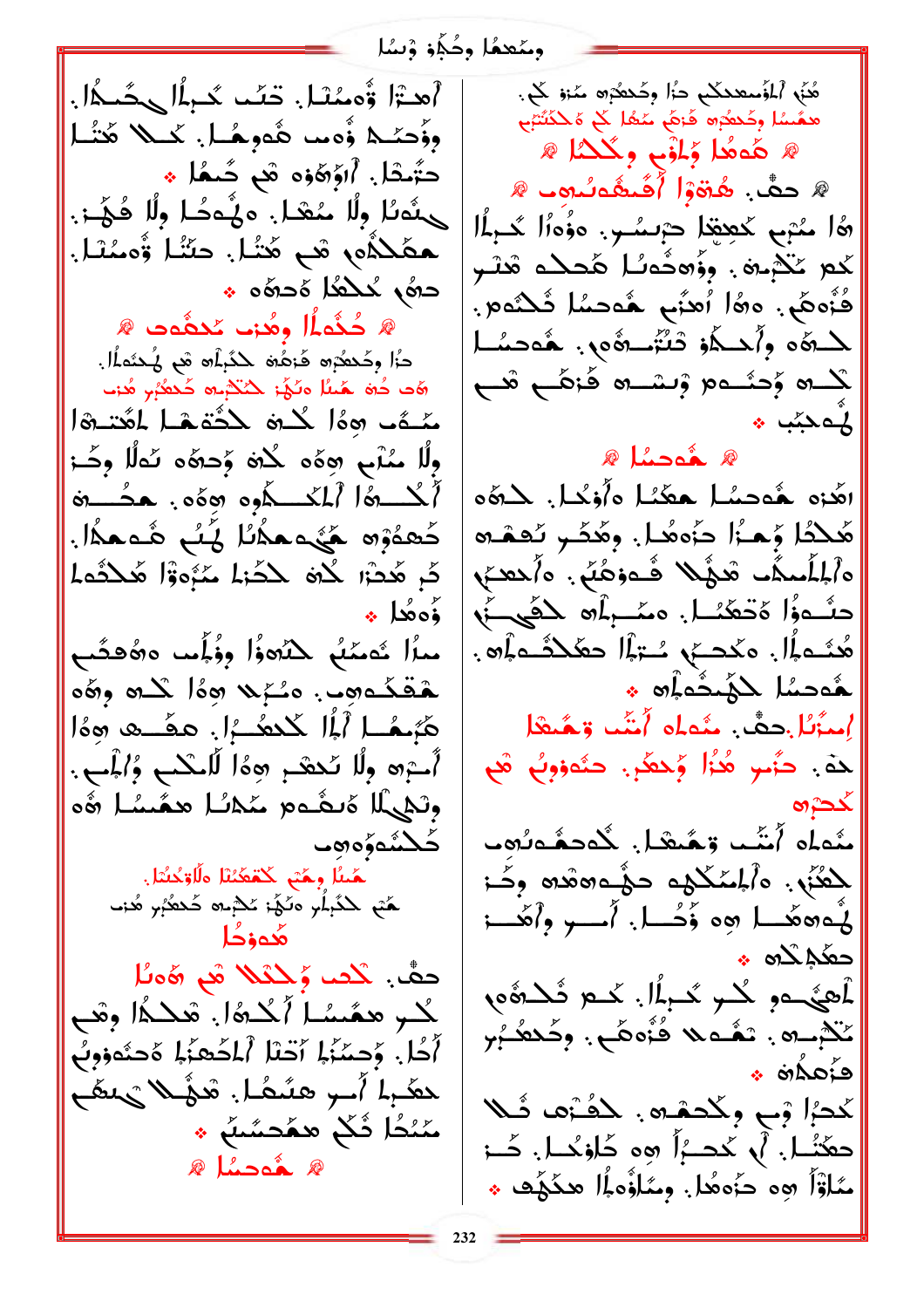ومَعْهَا وَحُكِّفَ وْبِسُا

مكمئنا \* حلُم هُــَيْ هِ أَهَد: حَسَّمتُ حـَـْتِهِ وَاجْبَنْا. وُحْشُوها كُمْ رَهُجًا. كَحْجًا وِهُدِمَٰٓۂا مُمُّزَٰا گُدٌ. وِهْمِ هَٰذِهُدَهُوَمِمَّا بْمَلْسَكُمْ مُحْمَّدٍ \* ىشىم ەَحكىر كى كە ھَتُا. ھىنھا مَّةكُلّْ مَتّْكُلُّهُ . وقُكْدُهُ مَكْهُتُمْ. أَكْل هُدْل وهُنّه مُكْتحب. هؤْمِمُا أىر مُەنا ئىنكا ھڭدوبە همَّكُسِدًّا كَلا شَوْوِبُ سُووُّا. أَكْل هُدَٰا هؤْهم، هُموهُـا. تصهُا وحُـرَا كە دېمىل لىككم ه مقعَّمًا شمكَّتَب ه *ه* حفّ . هَعَيْنَا هُوصِيًا أُهزَى هُ الْحَكْسُمِ الْمَحْتَّدَوِّجَاً. هَجَّيْ أَ حِثُوزًا وَوُّومُمَا. مَكْرُبَا لِمُوَكَّو وَمَمَّد. ه أُلْمُؤَكَّدَ هُمْ مُتَدَكَّدُهِ \* أَمْكُلًا وِأَهَٰذٍ وَمَّدٍ وَبَنَى كَــلاً لَمُصَـــاً وِهۡتُلۡ. ۞ه٤٥ همَّىسُل كَعۡزُوۡا ۗ. وَبَوَبِت ى*ُكلا* مُكْتَمَوُمْكَ \* دەُنَـا غەھَـا ٱلمِمَّىئـم. لمَـْكُـكُـفَـا كَملاً نُهوًّا. حزًّا وِكْعْدِ هؤْمِمًا وِنُسْمَ ه/ُڪُل وِهُٰڏَل وِهُ ُهُ ڪُنِڀ ۽ هَٰۡحَقُّومُۚهَا ۚ هَٰهٗا ٱهُٰوا ۖ وِـُكۡمَٰا ۖ فَكُنُوهِ قُومُمْلْل. حطَّال مَنْتِهَا وقُومُمْلْل. حَنُّب وأُهْدِ لَمْ أَسْتُمْ \* @ 12 1 Lucial حفٌّ. حثَّر هُزم وُودُنُا لِمُحُا

حِدُّمُا ۖ عَاهُدا ٱلْمُمَّفَّ ۚ إِذَٰاْ لِحَمَّد لَّٰهُ مَنْ ثَـلا . حزّا وِحْعْدِ ه/ۡحُـٰا وِهُـٰذَا . هؤُهمْا وهُومِهُا وِّعزَمْتِهِ لِمَكْلِمُتَهِما هُهَكُسِمًا. ثَكُمْ هُهُجِسَّيَنَ \* @ هُلَّا وَرَجْزًا تَعْبُدُلْ. ووُسْعَدِكْتْ @ حفَّ. حَنُّبٍ وَمَّبُو كَقْعَدُمْا هُه وُهكُهُـْ هِ عَهْدُهُمْ الْمُكَمَّاةِ مَوْهَدًا تَهْجَعَ أَحْدوهِ . حدُمُلُ مُدهُدا أَلِمِيكُما وَدَاً . لمئم ثتقا ئُلاهُور \* جَّەب كىلار ەڭگىر ۋىسْر تىھەت فُأُهمَٰى. هُوَمِسًا كُلْتَعُـّْبِر مُحْمَـٰا وَهَٰزَهُمْ شَمْ لِهُ هَذَا \* عكــــــــو هُــَـْتَـــّـــا هَ عَهْــــز لِيُّـــا وِأَلَمُّا كَلَنْظُوْا أَلْمَٰزًا لَّمُنْسُ هُلْمَكْتُو. تَكْتُلُو |ةحدٌبلُγ \* وِئْمِيا أَمُو نُوهُوْۤا كَلَّامَاْا رُهِمْمَا وِهْمِ أُحُلُّ. ەَىسْمْ ەَحْقَدِ أُمِرٍ وَْرَضًا. ۞كَــْ ـُّەوْوِبُ ۖ نُهوُّا ۞ هُوصُل كُـرِ مُنكَـرُه وِأَكْـا وِٱلْمَــٰمَ كَحْجَا. وقَع شَمْنُ أَلِمْحَمَّدِا حَيْءَ - شَەزوبُ - ئەدۋَا - ئە کا کا کہ کے مطابق ک ه حفّ حدّ الله محمَّدِ الله هـ أَيَاْ! لِكُدُوْوِبُ . مُتَّسَبُّنَا أَكْلَادًا . وِتَحْقَدِ أسبو هشتفان ةمتأسيوت شاممّهُ هِ أَهَٰذٍ. وَهُمْ أَسْلَمُوهِ أَهْنَوْهِ وَأَلَكُهُ أَنْ هَوْد هُنِّي وِتَحَقِّرٍ. هَدُمَمُّلُ ذُلًّا هِهُ ا لَاهِ . ثُمِ أُهُدَ لِكُهُمْ . وأُلِكُ قُنُوهُم أَحْقَرُمِينٍ. وأَبِدْ وَهِ هِمْمُعْمُلًا وِشَلَّا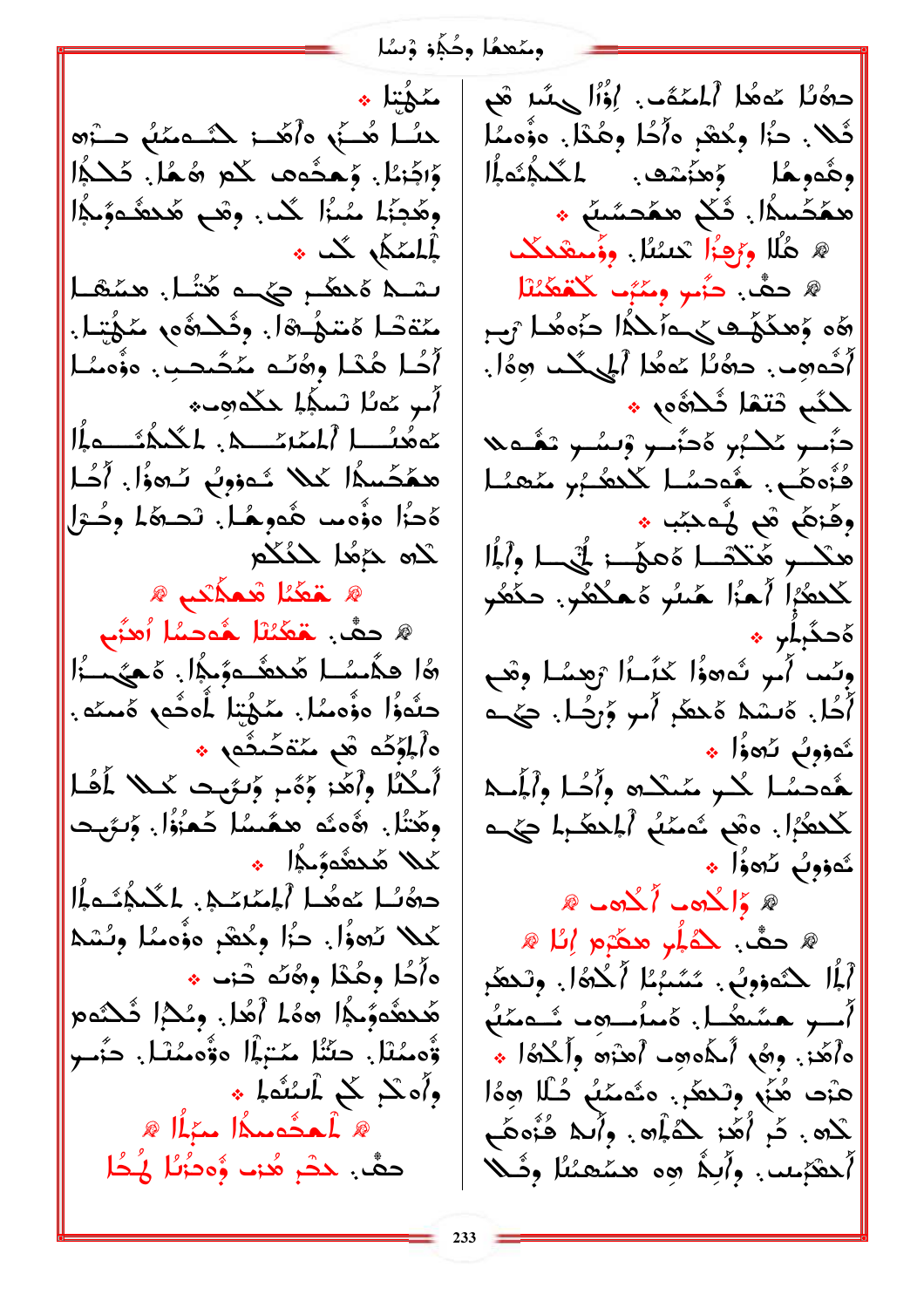ومفعفا وحُكِّف وْيمُا

أَنَّــم كَـحفُــ;ٌب. كُــر سُـأَا ـهُـوصُــا  $\cdot$   $\delta\chi$ هُه وُهكْنُا هكْب هْلْـه هْلْـهوُّم لَّكِنْ لِمَعْظِمِ حَيَّدَوْوِبُ هُلِ شَمْعَهُمْ بِ ەْھەَ كَتْݣُعْلُ ھُم يُـمِكْبُ. كُبْر سُـْالْـ ـَهُدَدَسُلَ أَحْدَهُ اللهِ ثَلاثَمِ كَعِنقِنا هُمسه دَهُا هَاهُـزه هُوصِيُا. حَعُنَيْا وُحِعَبِ حَيْبٍ ثَەزوٖبُ وەتْبِھ كُمْ هُدْهُووُلُوا \* **& لْمُحَدَّةُ مِ لَكَتْمُتَكُمْ لَهُ** ـ هـ حتَّى. ـ هُـ مـُـ مـُـل لكَنِ مَـمَّـسُل هـ كَحْمَٰٓئِي هُنِّي. هَٰا سُبِيًّا كَجِبَٰٓا. وَٱهْدَٰٓا لْمَشَـٰمِىدًا لِمَـٰهَ٥ وِـمَّـٰمْسُـٰرِ ۚ رَٰلَةٍ ۖبِ. همُسُلُّ أَكْدُّا وُكُمْ \* كُرِ هُوصِبًا هِمُسُا وَحِعَظِ كَيْتُ ئُےووبُ . ہ2ْبِھے كَسَجُّتَكَ هَتُكَ وِمْدَهُمُّا. كَحْجُرِ أَكْدَهُ! \* ىشىبالم ھُنّى ەَجھَىبا. جىّجە شەۋوبُ تَهوَّلْ. وهَبْعِظْ كَلْحَمَّلْ فِي مِعْظَمْ وِصْطِ اُوُم. ھُەھسُا كُمْ ەَكْھُكُمْسُ ﴾ كَعْݣُبُر هُـنِّي. هُا مُبِسًا لَمْسَــلا . وأهبأا ألمحْـوسما للمعُــو هَبْـمُـا ومَنَّوْمَاُهَ هُم يُحَدَّدُواْ ﴾ ه هُلا دِرْجِهُ! هِ حقٌّ. حكَّوْكُو هُنَّى تُهْمَا إِثْلَا حُىبُكُمْ ثَنَيْهَا هُامْ هِهَٰا حِنْهُ وَاخْتِبَا. كَمِلًا ۖ شَوْوِبُ ۖ تَحَوُّلُ. كُرِّ مَثَلُّسِجِفَ رَجَعًا لْحَكّْمْ أَكْتُهَا وَأَلَمَّا وتَحْكَنِ أَهَدْ كَلَّهِ لِكَسِّبَا هُومِهُــا. وهُنَــو مَجْنُــا

حَنُّسٌ ۞ وَإِوْثَى وُحُماً۞. هَٰكَكُمْ شَى أتزم كحزه وللمستشر وتسلمًا. سَرْلَا مَنْقَفَ لَكُمْعَدُا \* أَابْدِهِ أَكُلُّ هُمٍ وَّەهُـل. وِهُنَّـه شَـزَب ھُنَــه مَکْـحـــب وحْــــه أَرَيْـحُـــــدِ وِتَعِنُّوها لُلوُمْ. وتَعَنَّسُوما كُلابِس  $\bullet$   $\circ$   $\circ$   $\cdot$   $\circ$   $\cdot$   $\cdot$ اتْتْحَرْ. وصفْهِرْ مْكْ الْحْرَالْمْعْ بْ هَ ەُبەَـــە كْمُزْكَـــا. ەھَـــم هَنُـــا ومَحْتَدْعَةٍ وَالْمَجْمَعِينَ مِنْ الْمَحْدَثَةِ مِنْ مَسْتَقْسَمَةٍ مِنْ خَصَّةُ وَأَ دئەم ۋىسُر سُبِيًا لِمُصْلا ، ەَفْرَىسُا، كَبَرُا هُومُا. وأهدُا هُوصُل هُو هَنْكُرُمِينَ ﴾ وَمِعْلَى شَوْهِ وَالْمُؤْمَلُ لَهُ وَالْمُؤْمَنُونَ الْمُؤْمِنُونَ الْمُؤْمِنَ الْ 2 000 dans 10 ه حقٍّ. أَبْلَكُنَّ وَمُحْدًا هَ مُومُنَا حَقَدِ وَوَا هُنَّ هُم شَومًكُو. هِ أَكُل أَاتَكَ هُمْ وَهُ هُدَاً. وِهُنَّـه شَـْبَ ھُنّے مَّحَّىصى كُبِ سُأَلَّا هُوَصِيُنَا ۖ  $\frac{1}{2}$   $\frac{1}{2}$ لِّكُمْمْ ؤُهِمُا هُمْ ؤُهِقُدا خُرِهُوما عَمِلًا. هكلا وُمڤه وِّدءُ هَضَدٍ. هَنْدَهُ قتقــا وهُلَاتِــا. كُــر سُــاًا هُوَجِسًـا أكثعًا \* عْمَعُمْ مُبْتِي هَٰڵالْمَا هُحتَنتُمَا. وِّحْقَٰ هُنَّهِ حَيْءٍ شُوْوِبُ ۚ وَحُكْثَرُهِ شَهْؤُلَمْ أَضُلاً . كُمْ عَلَّا هُءَدَسًا أَكْدَهُ! \* سُـهمُع مُبْنِــع هُـثَّة ۡمَــا هَـُــهوَّهُ اُلِ هُ حَظَّرٍ حَدَّةً مِنْ الْمَرْدُوا وَالْحَدَّةُ الْمَسْتَقِيمَةِ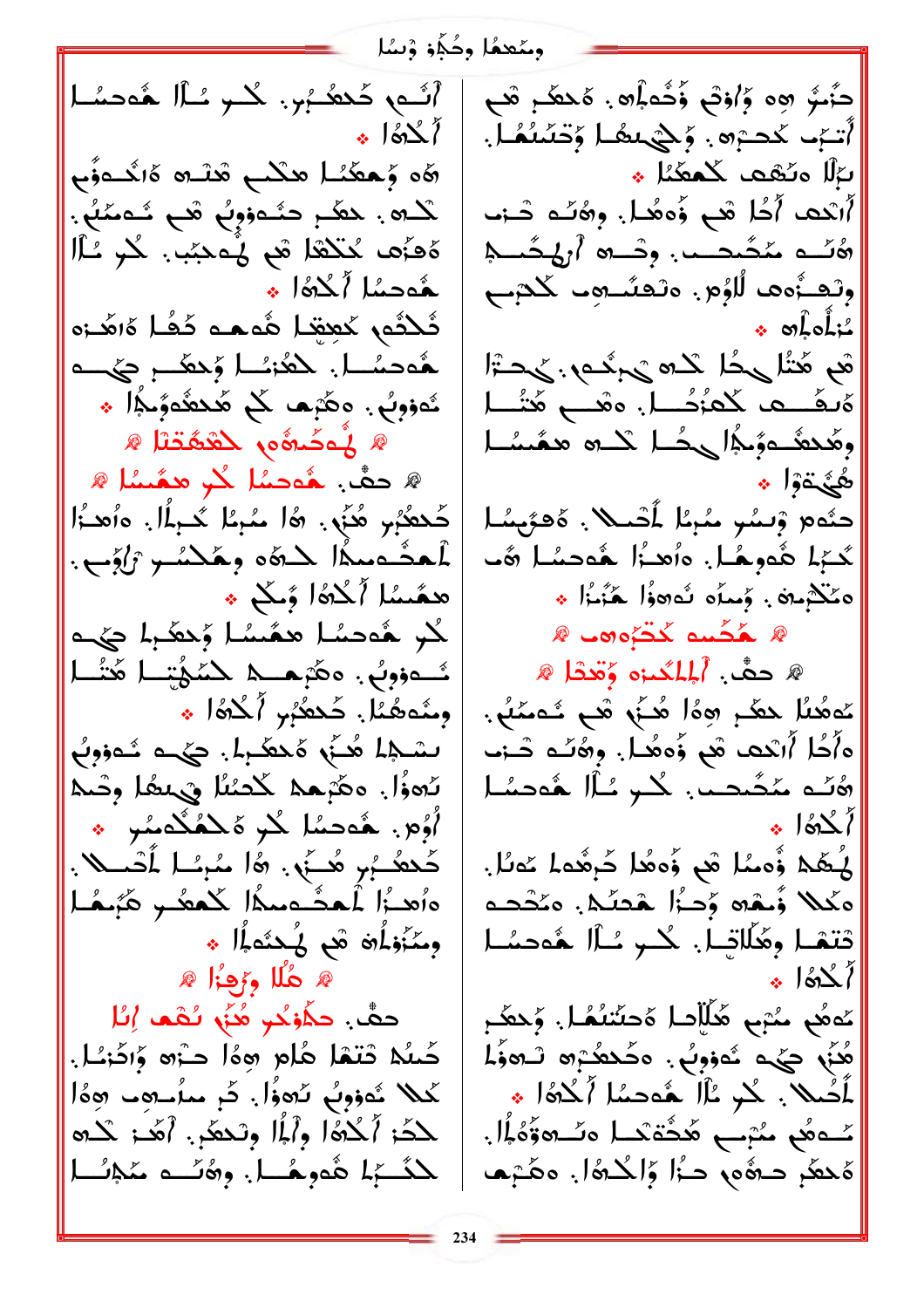ومَعْهَا وَحُكِّوْ وْبِسُا

وقنتو أحقو وهُبما أبيا \* حَصَّۃ شَـممَّعُ هَــع هُــةُ/ٱل هَ وَقَت هَكْمَا. حَخُكًا هُوَضًا لَا £100 كُب ھَؤُلا ھُكْب، كُلْمَ وُلِمُّبِعَّلِت هَٰٓدهُدوَّىدًا ٱلْمُبِّدِ ۚ رَٰٓ)وَ مِن ٱهلُّا ٱلْحُدَٰرُا وأَاهُد: مْتَرْمَ هُا وِكْعْدِ إِنَّا \* حَمْلًا وِحَمْمٍ لَكَمْعَنْنَا وَلَاؤْكِنُنَا. هَبْ لِلذِّيلَمِ وَنَهَا تَلاَيهِ كَلّْفُوْمٍ هُاب **® وَالْمَاهُنَّى ®** ه حقٌّ. كُمْ هُنْ*مًا هُنْمَ ۾* ثَمِمَّهُ هَٰلُع هِهُا لِلنَّلا مَّعِ نُـهوَا. هُهمُسُا أَلَمُا كُمُهُ وقَعِظُ حَيْء هَتُــا. مىأىــجە ۋالجا قىب ۋەمىھُــا هُحِكُلُ هُ أَهَٰذٍ. وِهُنَه وِلَّا هُهمُك أَهْزَا كَتِرْهْمَارْ وَتَعْتَقُائِكُ وَمِن. أَيْسًا كَنْشُدُو حعَّتُا هَٰحقَہِ اِتُا. وَهُو هَٰحقَہِ حَثَوَٰا ەْدْومئىسا. دۇسىر وئىسەدە كىسى هُدهُومُكُما. حَسُّوهُمُا وَعَدْدًا ﴾ همَّسُا فِكَمْتَ هُدْهُوَيُّا لِكَشُوهُت مَنْقَضًا. وَحَكِّعُوه هُرُها هُتُلْ وَعُلِّهُ لِمُعفِط لِكَبِلُمِ. هُــقوْا لِمُكْلِمَا 200 ) لَهُم كَمِلاً شَمْوَوِسُ. وِكْمُعَهُدُواْ لمكْمُل ثعْنَل دُوسُل حضْــــــــمْ هُوجُــل . ئَــٰمِمّٰلُ أَـــٰٓرَه هُـــام هِهُا. مؤُمنا هُومِمُا حُلا درُا سُسْهِ وهُا. وأُحُل وِهُدًا هُمْ وُهِ هُدَا وِهُنَه دْنِي مُكْتُدًا ﴾ *® حُذْهَأَا وهُن حُدهُه ه* جَزًا وِجَحَمَٰٓءَ هَ وَجَمَّةَ حَكَبِلُه فَي هُجَدَّمَاً!.<br>هَدَ جُهَ جَبَيْنَ مَنْهَ: حَبْجَتِهِ جَحَمَّيْنِ هُيَت

وُحِكُمُهِ مَحْبًا هِهَكُمْ \* 2 Lisaé 2 ٱۦإحكْمه هَٰتُا هلًا هَ كَحم . حهَّه كَبُرُا وَمِسْلَاهُ وَمِنْ كُلْمَةُ إِنْ ضَرِ أَهْدَ كَلُّدَه لمشمئله هذوه أحفز للب وأهْدز كَلُّهِ وِلَا هُحِمْدٍ إِنَّا نُـهِ وَا حِمَّتُـا. وِلَا *ـُـقَہِ إِنْ*ا كُمْ \* & امنُّنُا حقٌّ. أَنَّا إِنَّا نُوهوُّا & هُوصُل كُلِّر مُنكِّده وِتَحَكَّلَ. وأَلِمَلُسَلَاسِكُمْ كَلَائُدَوْوَهَ أَلَ. هُحَشُدَوْوِبُ أُحْقَىبِ شَـــومَّةٍ. كَرْشَـــولَمْ وِلَا هْهِكُنْجُنَا. كُنْتَرَا جَزْهِهُنَا هَجْنِهُنِي كُــــــو. وتكلفَــرهُــــمي قســـع أَـــــكمِهْمالِمُ. هُ كَمَنْكَــــــــــــمُوم هُبْكَــــــــــــــــــــمُ. هُدهُــوَٰٓبِدًا حَٰدهُـــرُبِ. وتَدْهَٰزِهُــو |دَ:ْہمُمْلِ وهُدوهُا ۞ ئەۋا تىمپەم ەتككىت. لاكا وڭئ لْمَسْتَرْهِ. ەَىشكا لْمُحَكَّمِ ەْلْمِكْكْت. هِ هُمَّا مُجْمَّد هُم مُعَمَّلٌ. حَتَّوَهُمَّا وِمُتَتَلَّا هجَزْمُبِ كَلَّــرَهِ . هَٰكَاتِــا وِٱهزَّــبِ حَقُّه\$بُده . و{الْمُكَبّ مَكْفٌ فَهوَهُلّ . هُدَسُل لَاهِ وَلَائُلَ وِهَٰكِسُهِ ﴾ ® حُذُه أُل وهُن، مُدهُّده ® جزًا وِجُحِمُرَ» فَرَهُّ: حَكَبِلُه هُم هُجْمُدًا.<br>وَهَ جَدَّة هُنا وَيَهَا: حَكَمَّتِهِ حَكَمَّتِهِ وَجَدَّةٍ هْزَت وِهُا هِمُسُل رَبِّ ثَمِنْكُمْ وِلَـْتَكُمْ هْلُه . مماًّا شَمْمُهُ مأْتَــه أَــثِه وِلًّا تَكْتُمْ وَوَٰهَا. أَوْثَى وُحْدُوا هُومِكُدومِد وَجْزًا جَمْ أُهُدَ كَلُّهِ . وِكُمُّ وَٱلْكُمْسَ